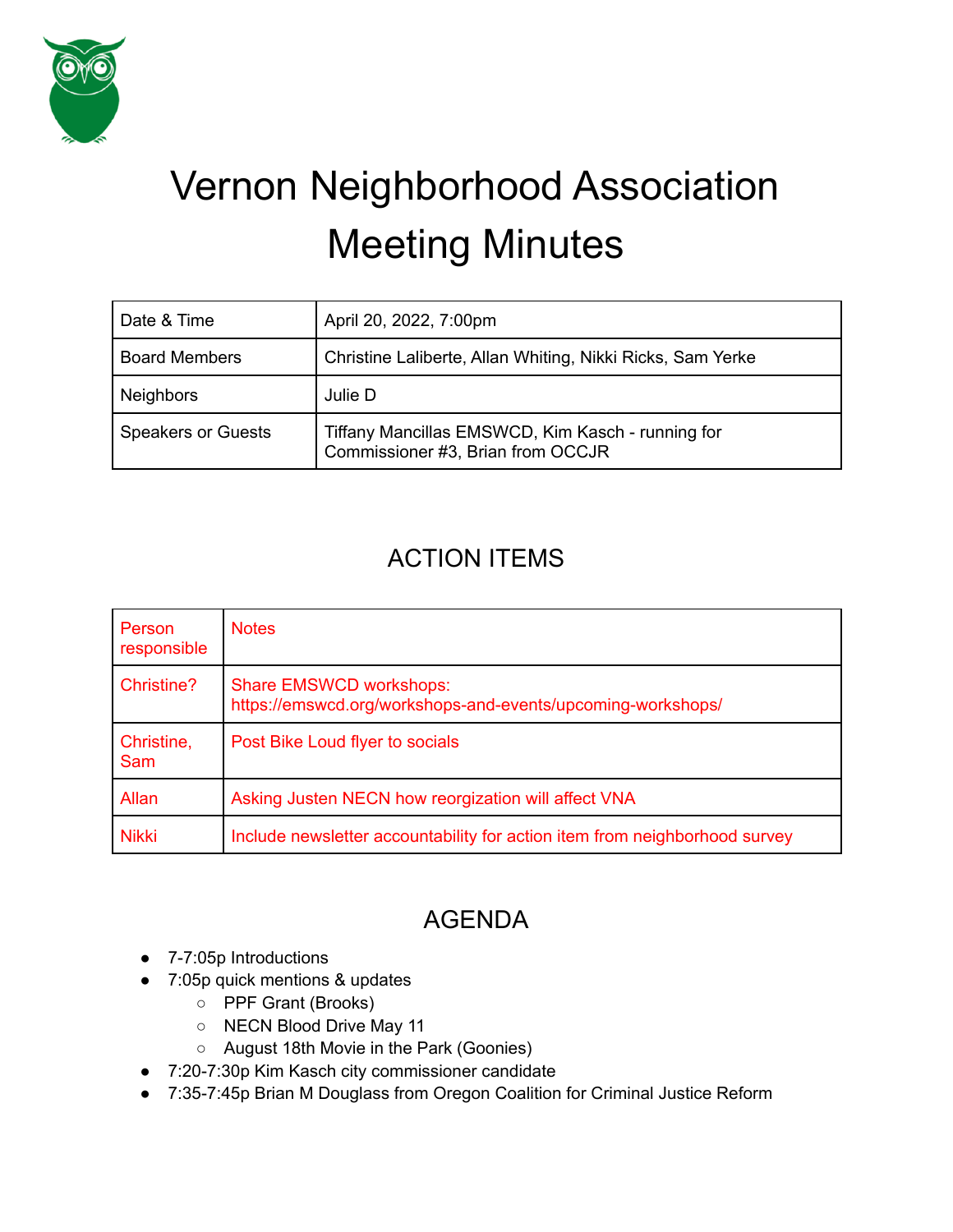- 7:45p onwards
	- Recap on Clean Up Efforts & Next Steps Office Of Mayor Ted Wheeler meeting (Sam)
	- Discuss including updates on the feedback we were given and the actions items that have been taken from the feedback in each newsletter
	- Discuss vendors we may want at movie in the park for food
		- Pip's
		- Shaved Ice (would need vendor name)
	- $\circ$  Choose vendors/businesses we want to reach out to for tabling not for selling, can do give aways & share info
		- Collage craft table
		- Mamey juice bar

# MEETING SUMMARY

## Tiffany from EMSWCD

Tiffany introduces herself and shares resources: https://emswcd.org/workshops-and-events/upcoming-workshops/

#### Kim Kasch running for Commissioner #3

www.kimkaschforportland.com

#### kimkaschforportland@gmail.com

Kim has lived in Portland for 60 years. She's involved in different runs in Portland, Big Sister, and other endeavors. She wants to bring back "Fareless Square." Kasch wants to focus on homeless situation - want to help coordinate basic care, for mobile showers, laundry facilities, community gardens to reduce food insecurity.

Top four top agenda items:

- 1. safety & sanitation
- 2. affordable housing
- 3. Economy
- 4. Climate

## Brian M Douglass from Oregon Coalition for Criminal Justice Reform (OCCJR)

#### occjr.org

There is currently no oversight commission for the state DAs. New York State is the first to implement this kind of commission. Douglass is asking people to go to state reps to vote in 2023 for a DA commission.